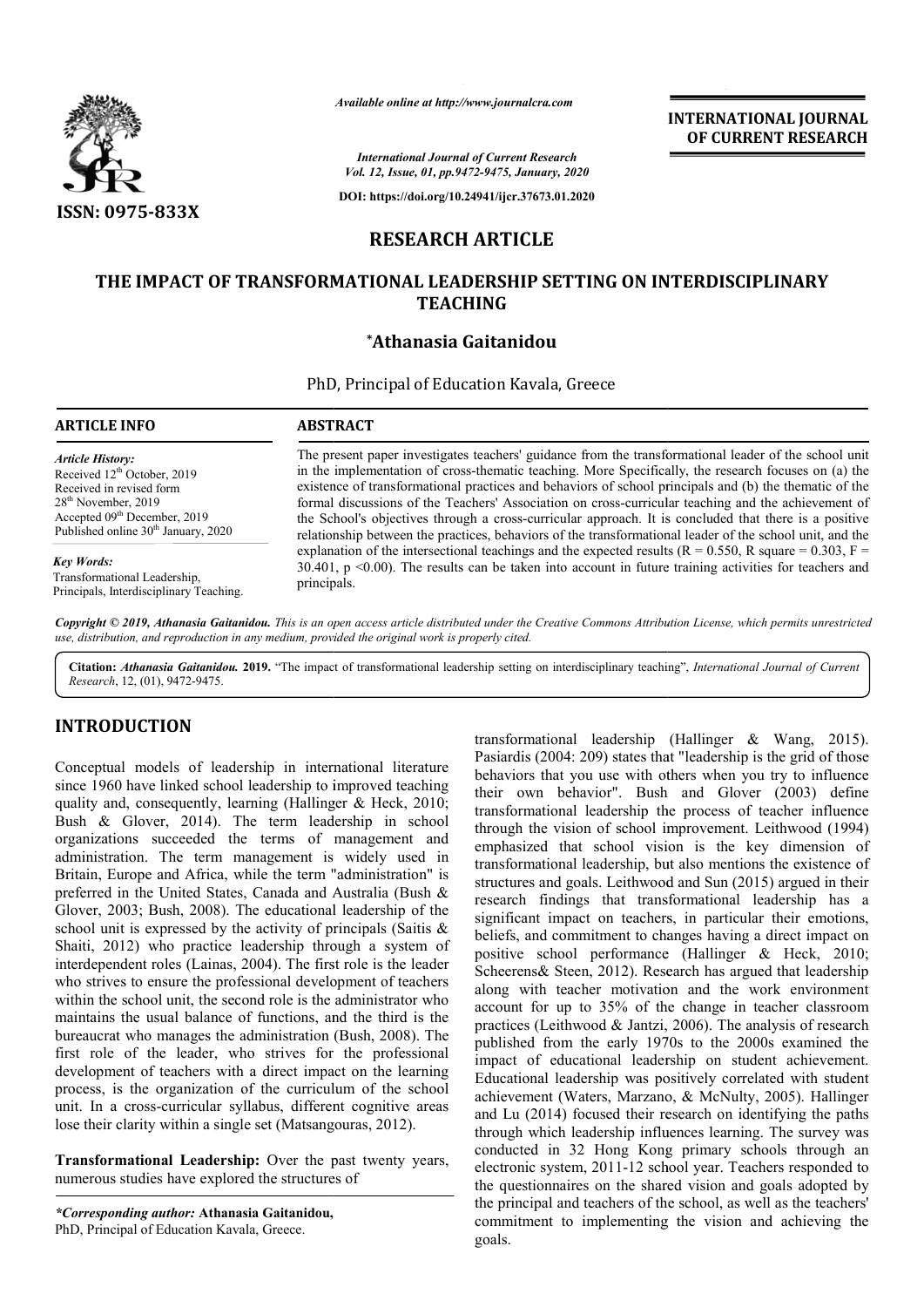The study identified the principal as a key mediator of the shared vision, in the form of a shared orientation of teachers' practices towards the implementation of the vision and the coherence of all school factors(Gaitanidou, Laios, Derri, Bebetsos, 2018).

**School Unit Principal:** In all countries there is a common pattern in the structure of the school, known as the male or female principal. School Principal as a Quality Teaching Entity came from the research on effective schooling in the 1980s. The principal's influence on teaching that has a direct impact on learning is still being explored with Hallinger (2003) as the main spokesman. Yukl (2010) emphasized the two roles of the principal, the bureaucratic manager that focuses on stabilityoriented short-term efficiency, and the leader that focuses on change and long-term effectiveness. In Greece, the law defines the duties of the principal in a general and abstract way: "The principal is in particular responsible for the smooth management of the school, the coordination of school life, the observance of laws, circulars and staff orders and the implementation of the decisions of the teachers' association, issued in accordance with the ministerial decision on the responsibilities of the teachers' association. He is also involved in evaluating the work of his school teachers and working with school counselors. In relation to the teaching staff of the school, he remains almost equal, as the governing body is the Teachers' Association as well, "The management bodies of each primary and secondary school are the principal, the assistant principal and the teachers' association"

**Intersectionality:** The term cross-thematic integration refers to the theoretical principle of organizing the syllabus that breaks down disciplines as a framework of school knowledge and attempts to bring knowledge unified (Matsangouras, 2012). 'Cross-thematic approach' means that form of teaching in which the content of teaching is unified, while the form of teaching is laboratory, group and inventive. The clarification of the definition shows that the intersectional approach is an innovation, not only in the content of teaching but also in the method of working. Specifically, the cross-thematic approach relates to students' self-efficacy in teaching, so that learning through the reflection and physical supervision of teachers becomes experiential (Theofilidis, 2010). The Cross-thematic Single Curriculum Framework attempted to cross-link the courses through fundamental cross-curricular concepts, with the aim of changing objectives and teaching methodology. The school of traditional cognitive-centric, passive and fragmented knowledge has attempted to become learner-centered, sociocentric, and experiential, with all contributors involved in an attractive environment where each student's creativity is cultivated (Alachiotis, 2002). The cross-thematic approach has the characteristic that it is based on the genuine interests and concerns of the group (Chrysafidis, 2011). In the methodology of intersectionality, the Project, child-centeredness dominates. The learner occupies the central position at all stages of application of the method (Koptsis, 2009). Placek (1992) states that with the implementation of cross-thematic programs, all types of intelligence are developed, since there is no separation of knowledge into distinct categories that make it difficult for children to relate individual disciplines to real, authentic life situations (Placek, 1992). In practice the cross-thematic approach means actively engaging students at all stages of the program, in selecting a topic, planning, searching for information, processing, presenting and evaluating (Matsangouras, 2012).

### **MATERIALS AND METHODS**

**Sample:** The study involved 83 male principals and 60 female principals of primary schools in Eastern Macedonia and Thrace. The total population of the Region was 218 principals, 49 of whom were female and 171 male. 66.4% of the sample was 51-60 years old, 32.9% 41-50 years old, 7% 31-40 years old.

**Data collection process:** Random sampling methodology was selected and data collection was carried out via electronic questionnaire. Transformational leadership practices were explored with twenty (20) interpersonal questions (Gaitanidou, 2018; Theofilidis, 2012; Leithwood, Jantzi & Hopkins, 2006), while cross-curricular guidance was explored with fifteen interpersonal questions (Gaitanidou, 2018). Individuals' responses to the above two questionnaires were recorded on a 5-point Lickert-type scale. The answers were given on a 5 point Lickert-type scale where (1) means minimal response to the proposal, strongly disagree, (2) moderately disagree, (3) Not sure, (4) to a large extent, I agree, and (5) to a large extent, I completely agree (eg I provide teachers with feedback on cross-thematic practices).

**Statistical analysis:** The statistical software S.P.S.S 21.0 was used for statistical data processing. Correlation analysis was performed between the factors measuring transformational leadership practices (leadership orientation, staff development, organization restructuring and teaching improvement) and its two dependent variables of the "Cross-thematic Teaching" factor. Subsequently, regression analysis was performed. More specifically, "transformational leadership" was used as an independent factor, as it emerged from the average of the four factors that constitute it (to calculate the average preceding the "Second Order Factor Analysis"). The two questions of the "Leading of Cross-thematic Teaching" factor functioned as dependent variables.

- Clear Explanation in the formal discussions issues of cross-thematic teaching.
- Clear Explanation in the formal discussions of the Teachers Association of the School's expectations of learning outcomes from the intersectional approach of knowledge.

#### **RESULTS**

Initially, the averages and standard deviations for transformational leadership practices-behaviors of school principals and their dependent variables of the factor "Cross thematic teaching guidance" are presented. The results from the use of descriptive statistics revealed the transformational leadership behaviors (direction setting, staff development, organization restructuring, teaching improvement) of the principals / three of the school units, as well as the dependent variables of the "Cross thematic teaching guidance" factor. Subsequently, the correlation analysis revealed a statistically significant positive correlation between transformational leadership behaviors and the dependent variables of "Cross thematic teaching guidance". The results showed that there was a statistically significant relationship  $(p \le 0.01)$  in all transformational leadership behaviors and the questions of the "Cross thematic teaching guidance" factor.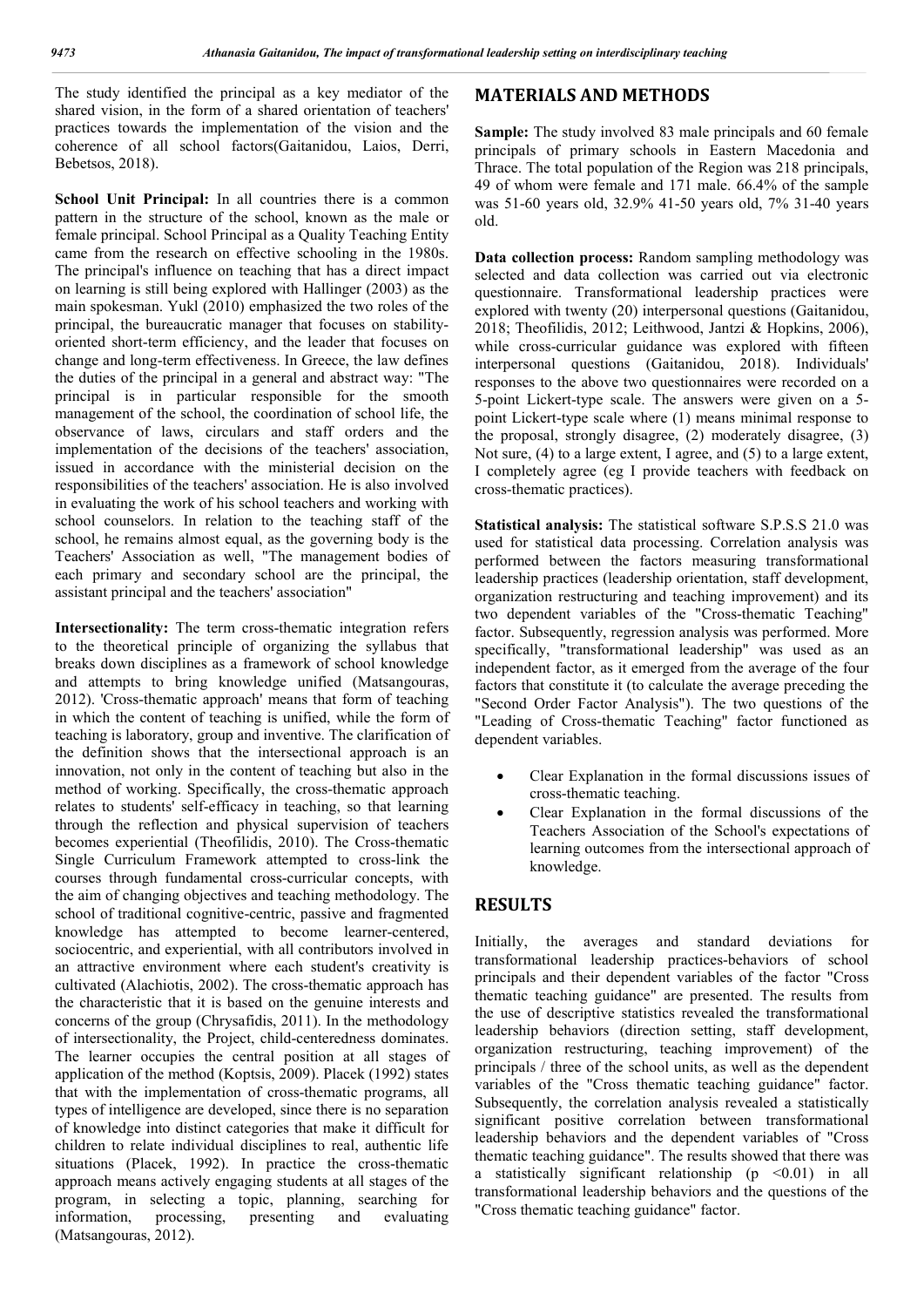#### **Table 1. Descriptive Statistics**

|                                                                                   | N   |      | Mean Std. Deviation |
|-----------------------------------------------------------------------------------|-----|------|---------------------|
| Transformational Leadership                                                       | 143 | 4.33 | 0.415               |
| A. Clear Explanation in the formal discussions issues of cross-thematic teaching. | 143 | 3.57 | 1.010               |
| B. Clear Explanation in the formal discussions of the Teachers Association of the |     |      |                     |
| School's expectations of learning outcomes from the intersectional approach of    |     |      |                     |
| knowledge.                                                                        | 143 | 4.02 | 0.876               |

#### **Table 2. Correlations**

|                                                 | Transformational Leadership | А          |            |
|-------------------------------------------------|-----------------------------|------------|------------|
| Transformational Leadership                     |                             | $0.529$ ** | $0.468$ ** |
| A. Clear Explanation in the formal discussions  | $0.529**$                   |            | $0.671$ ** |
| issues of cross-thematic teaching.              |                             |            |            |
| B. Explanation in the formal discussions of the | $0.468***$                  | $0.671$ ** |            |
| Teachers' Association of School Expectations on |                             |            |            |
| Learning Outcomes from the Cross-thematic       |                             |            |            |
| Approach to Knowledge.                          |                             |            |            |
|                                                 |                             |            |            |

**Table 3. Predictive Factor of Transformational Leadership in Cross-thematic Teaching**

| A. Clear explanation in the formal discussion issues of cross-thematic      | 0.160 | 4.100 | 0.000 |
|-----------------------------------------------------------------------------|-------|-------|-------|
| teaching.                                                                   |       |       |       |
| B. Clear explanation in the formal discussions of the Teachers' Association | 0.098 | 2.170 | 0.032 |
| of School Expectations on Learning comes from the Cross-thematic            |       |       |       |
| Approach to Knowledge.                                                      |       |       |       |
| Note. N=143, R=0.550, R square=0.303, F=30.401, p<0.00                      |       |       |       |

Continuing, regression analysis was performed. Specifically, the Transformational Leadership was used as an independent Factor and dependent Factors were the two questions of the "Cross thematic teaching guidance" factor: A) Clear explanation in the formal discussions issues of cross-thematic teaching. B) Clear Explanation in the formal discussions of the Teachers' Association of School Expectations on Learning Outcomes from the Cross-thematic Approach to Knowledge. The regression analysis showed that 30.3% of the transformational leadership fluctuation was interpreted by the fluctuations in the two dimensions of Transformational Teaching:

- Clear explanation in the formal discussions issues of cross-thematic teaching.
- Clear explanation in the formal discussions of the Teachers' Association of the School's expectations of learning outcomes from the intersectional approach of knowledge.

The effect of transformational leadership on the two dependent variables of the "Cross-thematic Teaching Factor" has approximately same weight (r  $_{(A)} = 0.529$ , p < 0.01; r  $_{(B)} =$ 0.468, p <0.01). The test, "if the b (Unstandardized Coefficient) denoting the slope of the regression line is statistically significantly different from 0", so there is really a relation between transformational leadership practices and cross-thematic instructional variables achieved through t variable. The regression coefficient β was statistically significantly different from zero (t  $_{(A)} = 4.100$ , sig = 0.001  $< 0.05$ , t <sub>(B)</sub> = 2.170, sig = 0.032  $< 0.05$ ), so transformational leadership practices had a statistically significant effect on both dimensions Leading of cross-thematic teachings (Clear explanation in formal discussions inter-disciplinary teaching issues and Clear explanation in formal discussions of the School Teachers' Expectations of School Learning Outcomes).

### **DISCUSSION AND CONCLUSION**

The present study reinforced the theory that principals use transformational leadership which, according to international literature, is associated with improved teaching quality and, consequently, learning (Bush & Glover, 2014; Hallinger & Heck, 2010; Hallinger, 2003). To be more specific, transformational leadership emerged as a statistically significant predictor of 30.3% of cross-curricular guidance. In particular, the transformational leadership factors (direction setting, staff development, organization restructuring, and teaching improvement) of the elementary school principals can clearly predict the explanation in the cross-thematic issues discussed in the formal discussions and the school unit expectations for the learning outcomes from the cross-thematic approach of the knowledge. It is suggested that principals' training be aimed at educational leadership practices that reinforce teacher collaborations and emphasize the principles of cross thematic (child-centeredness, self-learning, co-inquiry, holistic approach, information literacy), types of intelligence and the related activities, the reasons (pedagogical, epistemological, social, psychological) that promote and support cross-thematic teaching. It is suggested that principals be trained in transformational leadership practices that have a positive impact on their pedagogical role reflected in the intersectional approaches to knowledge.

### **REFERENCES**

- Alachiotis, S. 2002. The Flexible School Zone. *Inspection of Educational Matters, Pedagogical Institute*, 6: 5-14.
- Bush, T. 2008. From Management to Leadership: Semantic or Meaningful Change? Educational, 36(2): 271–288.
- Bush, T., and Glover, D. 2014. School leadership models: what do we know? School Leadership & Management, 34 (5): 553-571.